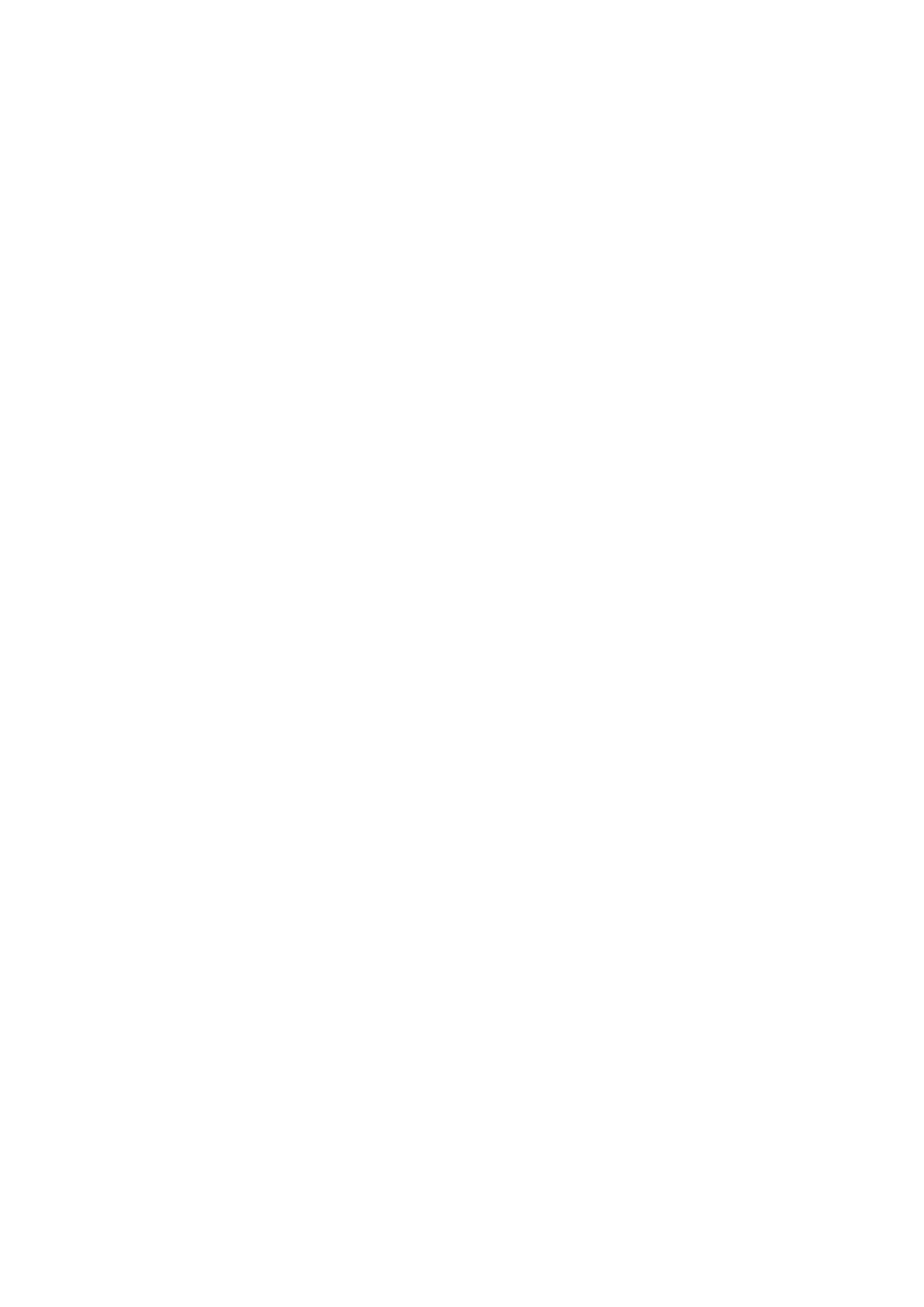

## **1 Welcome**

Board member Rangi McLean led the meeting in a karakia.

## **2 Apologies**

There were no apologies.

## **3 Declaration of Interest**

There were no declarations of interest.

## **4 Confirmation of Minutes**

Resolution number MR/2022/54

MOVED by Chairperson J Allan, seconded by Member G Murphy:

## **That the Manurewa Local Board:**

**a) confirm the ordinary minutes of its meeting, held on Thursday, 21 April 2022, as true and correct.**

**CARRIED**

## **5 Leave of Absence**

There were no leaves of absence.

#### **6 Acknowledgements**

There were no acknowledgements.

#### **7 Petitions**

There were no petitions.

#### **8 Deputations**

There were no deputations.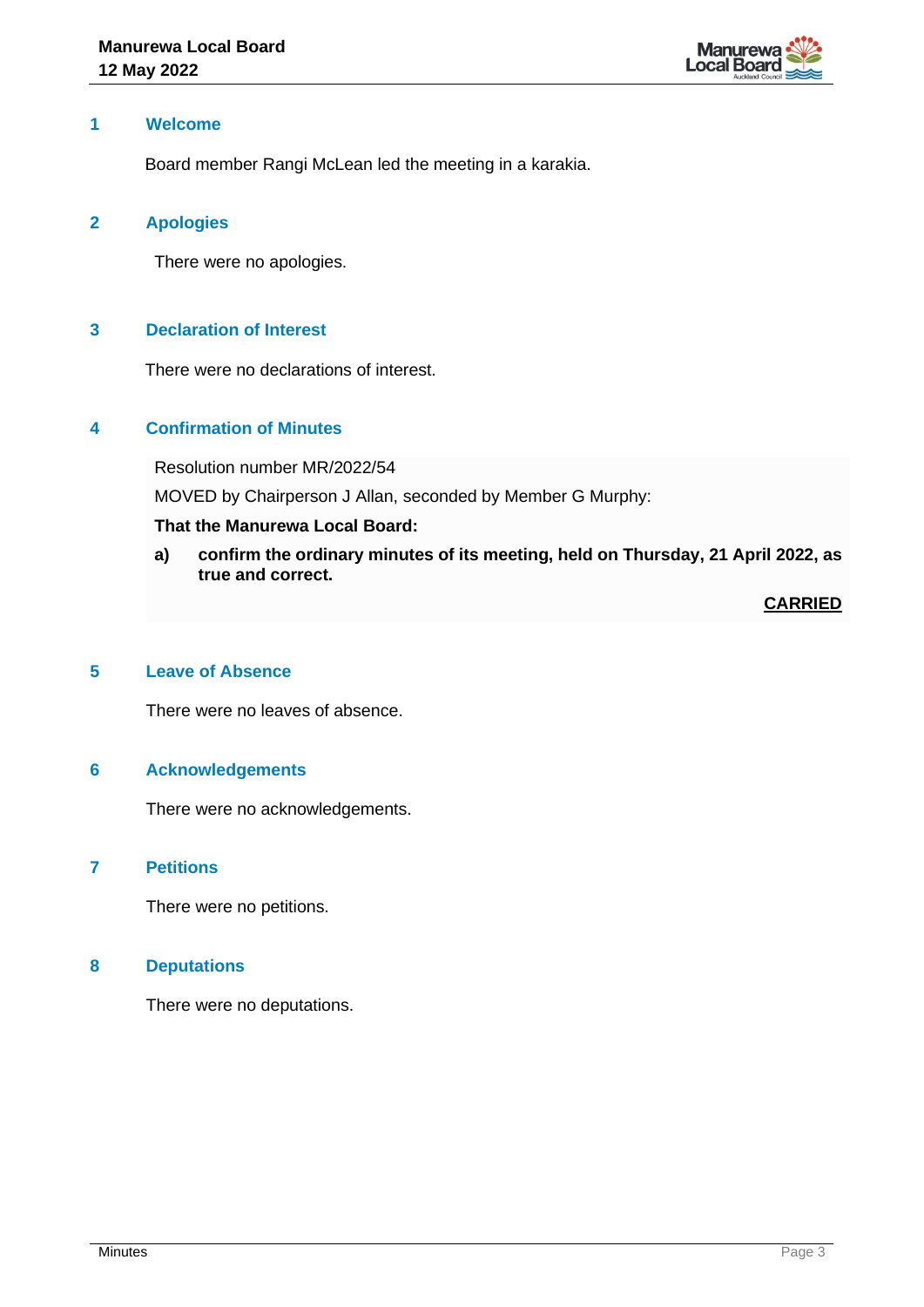

## **9 Public Forum**

# **9.1 Public Forum - Te Ākitai Waiohua input into the Annual Budget - Kathleen Wilson**

Resolution number MR/2022/55

MOVED by Chairperson J Allan, seconded by Member R McLean:

#### **That the Manurewa Local Board:**

**a) thank Kathleen Wilson from Te Ākitai Waiohua for input into the Annual Budget and for her attendance.** 

**CARRIED**

#### **10 Extraordinary Business**

There was no extraordinary business.

#### **11 Manurewa Local Board consultation feedback and input into the Annual Budget 2022/2023**

The consultation feedback and input into the Annual Budget 2022/2023 from Te Ākitai Waiohua was tabled at the meeting.

A copy has been placed on the official minutes and is available on the Auckland Council website as a minutes attachment.

Resolution number MR/2022/56

MOVED by Chairperson J Allan, seconded by Member K Penney:

#### **That the Manurewa Local Board:**

- **a) receive consultation feedback on the proposed Manurewa Local Board priorities and activities for 2022/2023.**
- **b) receive consultation feedback on regional topics in the Annual Budget 2022/2023 from people and organisations based in the Manurewa local board area.**
- **c) notes the feedback from Te Ākitai Waiohua which was tabled at the meeting and considers this alongside the report**
- **d) provide input on regional topics in the proposed Annual Budget 2022/2023 to the Governing Body.**

| Manurewa Local Board feedback on regional topics |  |
|--------------------------------------------------|--|
|                                                  |  |

| <b>Topic</b>                    | <b>Proposal</b>                                | Support /<br>Do not<br><b>support</b> | <b>Local Board Input</b>                                                                                                                                                                                       |
|---------------------------------|------------------------------------------------|---------------------------------------|----------------------------------------------------------------------------------------------------------------------------------------------------------------------------------------------------------------|
| <b>Climate</b><br><b>Action</b> | To introduce a climate<br>action targeted rate | <b>Support</b>                        | The board acknowledges<br>$\bullet$<br>that much of our<br>community is<br>experiencing hardship<br>due to increases in the<br>cost of living, and that<br>adding any new targeted<br>rate will have a further |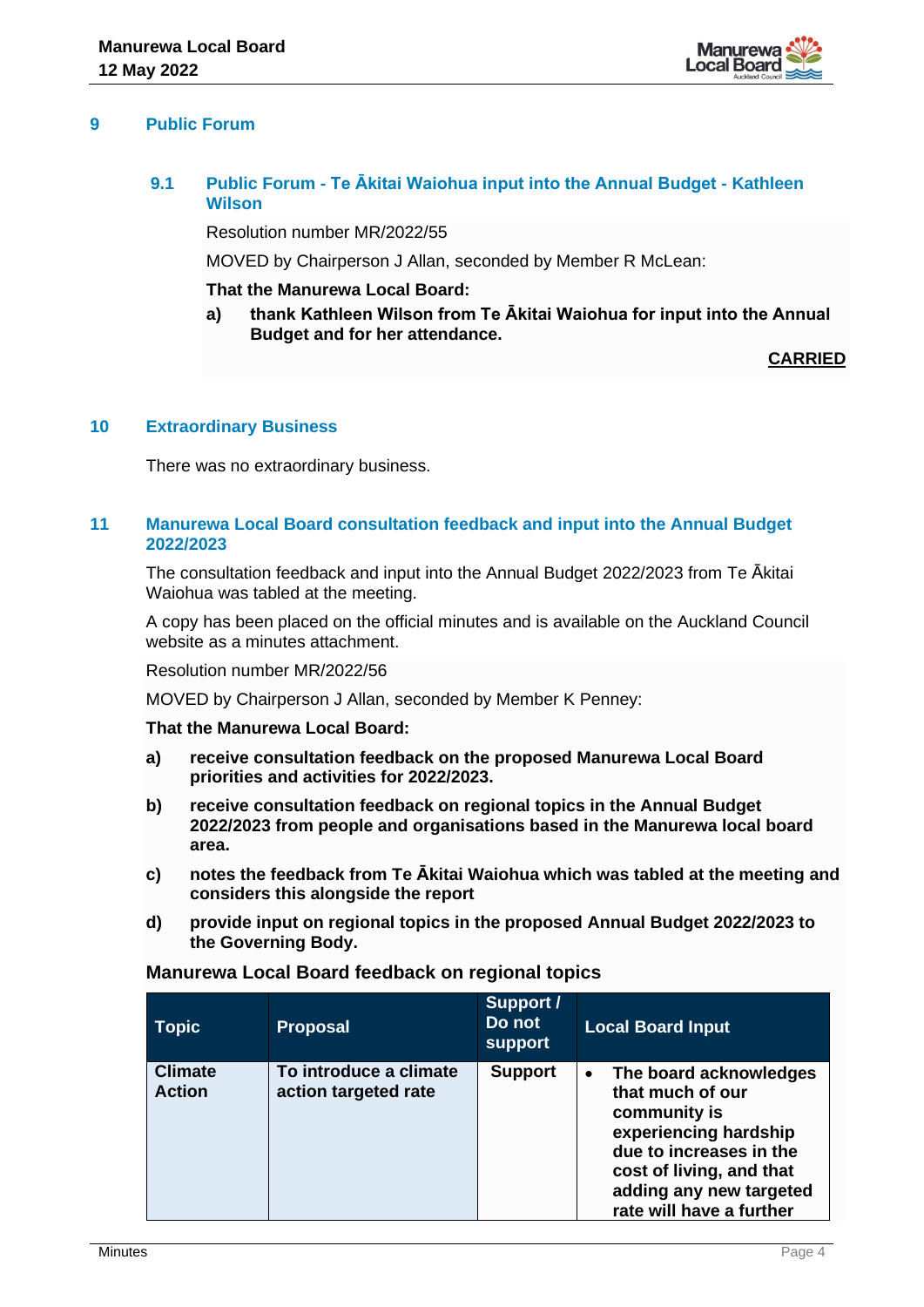

|  |           | impact on household<br>budgets. In our<br>consideration of whether<br>to support the climate<br>action targeted rate, we<br>have carefully weighed<br>this reality against the<br>urgent need for climate<br>action and the benefits<br>for our community from<br>the proposed climate<br>action package.                                                                                                                                                                                                                                                                                                               |
|--|-----------|-------------------------------------------------------------------------------------------------------------------------------------------------------------------------------------------------------------------------------------------------------------------------------------------------------------------------------------------------------------------------------------------------------------------------------------------------------------------------------------------------------------------------------------------------------------------------------------------------------------------------|
|  | $\bullet$ | We note that council has<br>committed to reduce<br>emissions by 50 per cent<br>by 2030 and transition to<br>net zero emissions by<br>2050, as part of $Te$<br>Tāruke-ā-Tāwhiri:<br><b>Auckland's Climate Plan.</b><br>The board has previously<br>supported this plan and<br>these emissions<br>reduction targets.                                                                                                                                                                                                                                                                                                      |
|  | $\bullet$ | We note that climate<br>change will significantly<br>impact the communities<br>that our board<br>represents. Auckland<br><b>Council's 2019 climate</b><br>change risk assessment<br>rated most coastal areas<br>of Manurewa very high<br>on the climate change<br>impact index,<br>representing exposure<br>and sensitivity to climate<br>change, while most of<br><b>Manurewa was rated as</b><br>having a very low<br>capacity to adapt to<br>climate change. We<br>believe that we have a<br>responsibility to act to<br>protect the future of our<br><b>Manurewa community for</b><br>our tamariki and<br>mokopuna. |
|  | $\bullet$ | We note that the<br>proposed climate action<br>package would provide<br>our community with<br>direct benefits in addition<br>to reduction of<br>emissions, including:                                                                                                                                                                                                                                                                                                                                                                                                                                                   |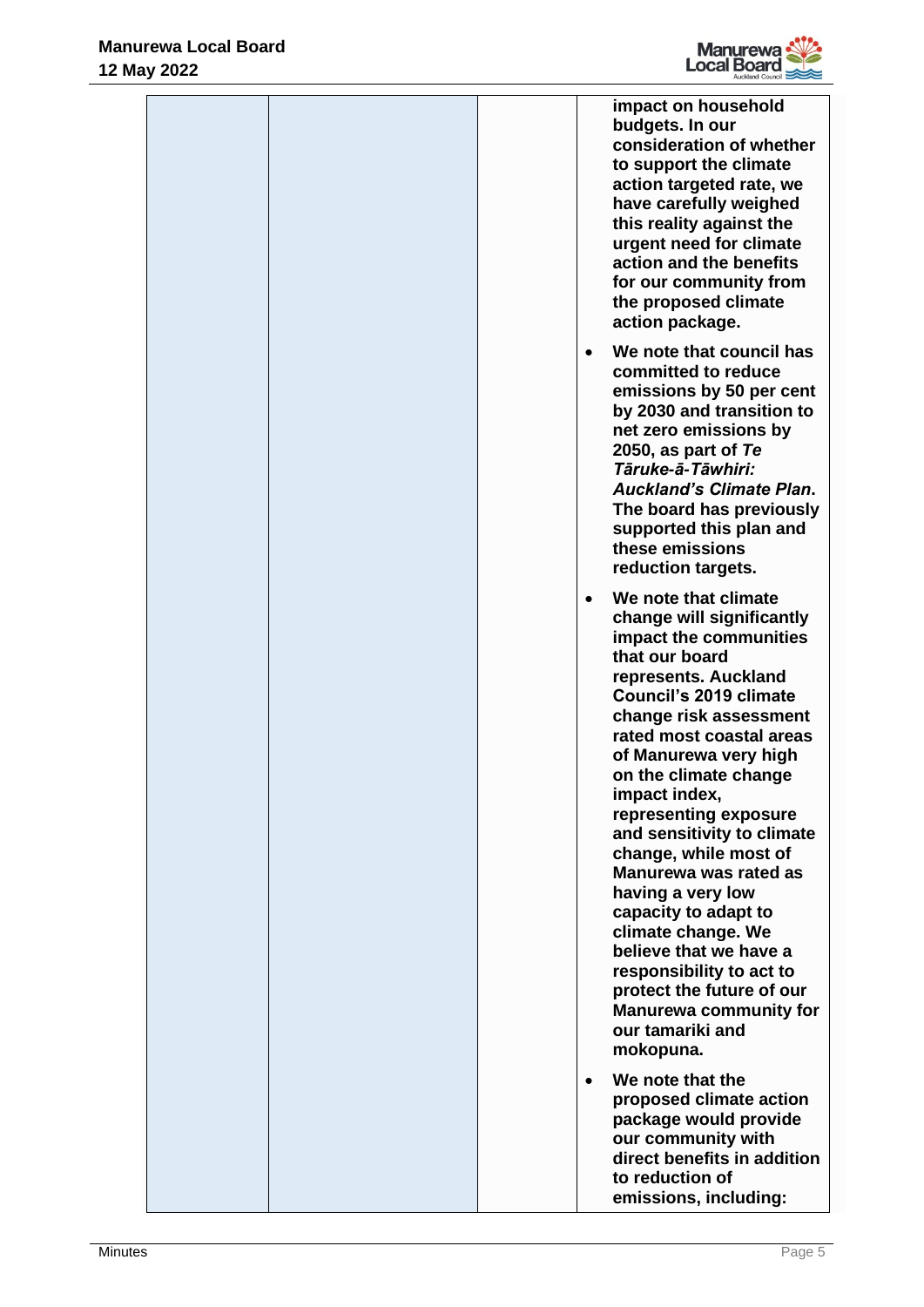

|                                   |                                        |                |           | $\circ$<br>$\circ$<br>$\circ$<br>$\circ$ | investment for<br>communities of<br>greatest need and<br>addressing inequities<br>in Auckland's<br>transport system<br>improved public<br>transport options<br>improved walkways<br>and cycleways<br>increased planting of<br>urban ngahere to<br>address the low<br>canopy cover in<br>Manurewa.                                             |
|-----------------------------------|----------------------------------------|----------------|-----------|------------------------------------------|-----------------------------------------------------------------------------------------------------------------------------------------------------------------------------------------------------------------------------------------------------------------------------------------------------------------------------------------------|
|                                   |                                        |                |           |                                          | We note that climate<br>change is an issue of<br>great importance to<br>Māori, given their values<br>of kaitiakitanga and of<br>managing the impacts of<br>people on the<br>environment and on<br>mauri. We support<br>collaborating with mana<br>whenua iwi to address<br>the impact of climate<br>change on Māori<br>communities and marae. |
|                                   |                                        |                |           |                                          | For these reasons, the<br>board supports the<br>introduction of the<br>proposed climate action<br>targeted rate.                                                                                                                                                                                                                              |
| <b>Budget</b><br><b>Pressures</b> | To manage on-going<br>budget pressures | <b>Support</b> | $\bullet$ | need.                                    | The board recognises the<br>financial challenges<br>ahead and suggests a<br>combination of levers be<br>used, but in the context<br>of addressing existing<br>inequities at the same<br>time, to mitigate<br>compounding impacts on<br>communities of greatest                                                                                |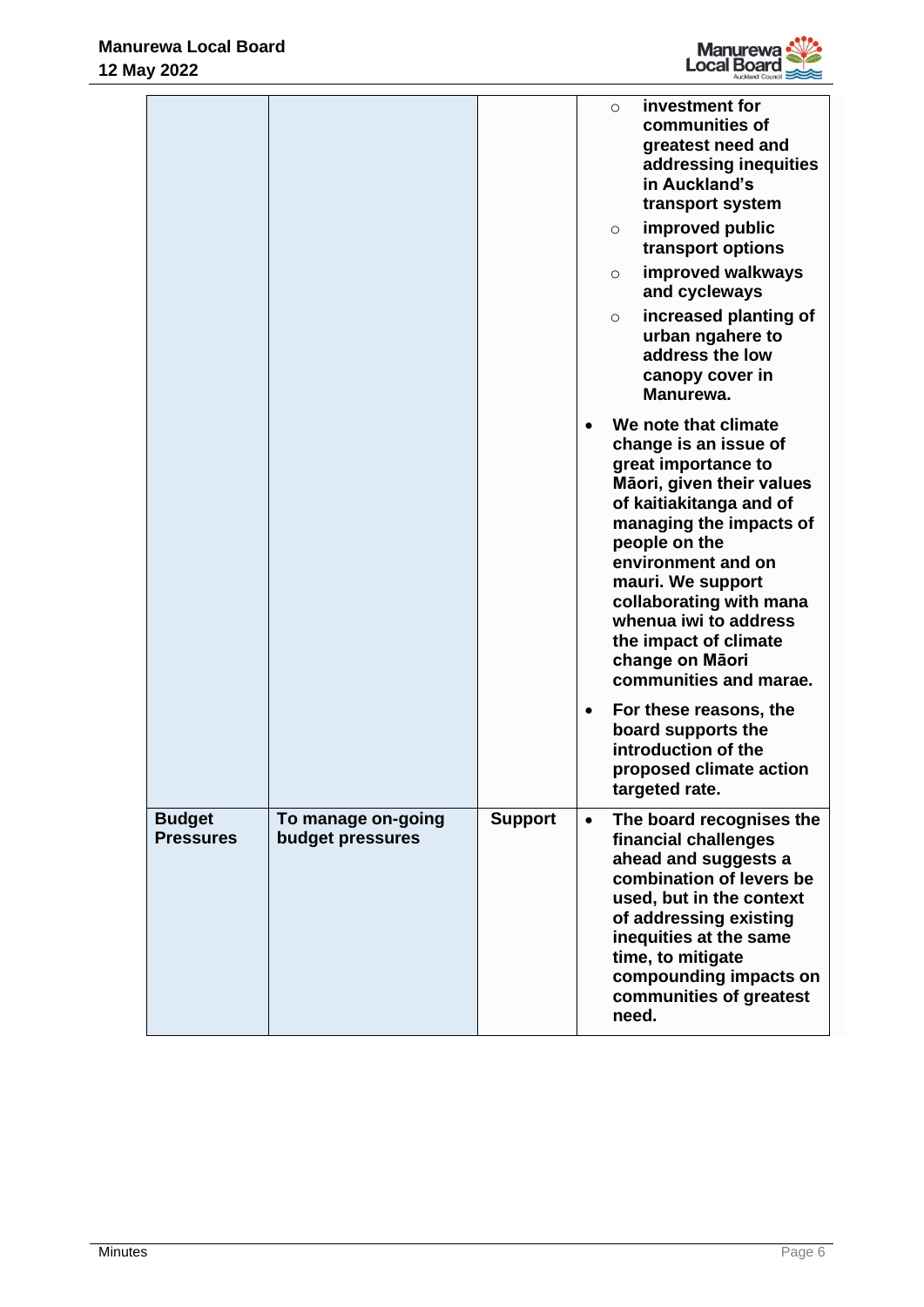

| <b>Operating</b>                         | On how council will                                                                                                    |                |           |                                                                                                                                                                                                                                                                                                                                            |
|------------------------------------------|------------------------------------------------------------------------------------------------------------------------|----------------|-----------|--------------------------------------------------------------------------------------------------------------------------------------------------------------------------------------------------------------------------------------------------------------------------------------------------------------------------------------------|
| <b>Spending</b><br><b>Prioritisation</b> | choose which services<br>to reduce, stop or<br>change                                                                  | <b>Support</b> | $\bullet$ | The board supports the<br>proposed principles and<br>criteria for service<br>prioritisation. However,<br>we believe that an equity<br>lens must be applied<br>when considering their<br>application to ensure that<br>communities of greatest<br>need are not deprived of<br>needed services.                                              |
| <b>Waste</b>                             | To move from a<br>planned region-wide<br>pay-as-you-throw<br>system to a region-<br>wide rates-funded                  | <b>Support</b> | $\bullet$ | The board supports<br>retaining the current<br>rates-funded refuse<br>collection system for<br>Manurewa.                                                                                                                                                                                                                                   |
|                                          | refuse collection<br>system                                                                                            |                | $\bullet$ | The board requests the<br>restoration of the<br>traditional inorganic<br>rubbish collection<br>service, with no<br>requirement to book a<br>collection date and no<br>limitations on the amount<br>of waste to be collected.                                                                                                               |
|                                          | To standardise the opt-<br>out rules for residential<br>multi-unit<br>developments (10 or<br>more units)               | <b>Support</b> | $\bullet$ | The board supports the<br>proposed opt-out rules<br>provided that<br>developments that opt-<br>out of council services<br>are required to provide<br>private refuse services<br>that are at least equal to<br>those provided to council<br>(i.e. there are food,<br>recycling and waste<br>collection services<br>available to residents). |
|                                          | To standardise the opt-<br>out rules for residential<br>and lifestyle properties<br>with between two and<br>nine units | <b>Support</b> | $\bullet$ | See above                                                                                                                                                                                                                                                                                                                                  |
|                                          | To standardise the opt-<br>out rules for non-<br>residential properties                                                | <b>Support</b> | $\bullet$ | See above                                                                                                                                                                                                                                                                                                                                  |
|                                          | To apply a minimum<br>base charge to every<br>separately used or<br>inhabited part of a<br>property                    | <b>Support</b> | $\bullet$ | No further comment                                                                                                                                                                                                                                                                                                                         |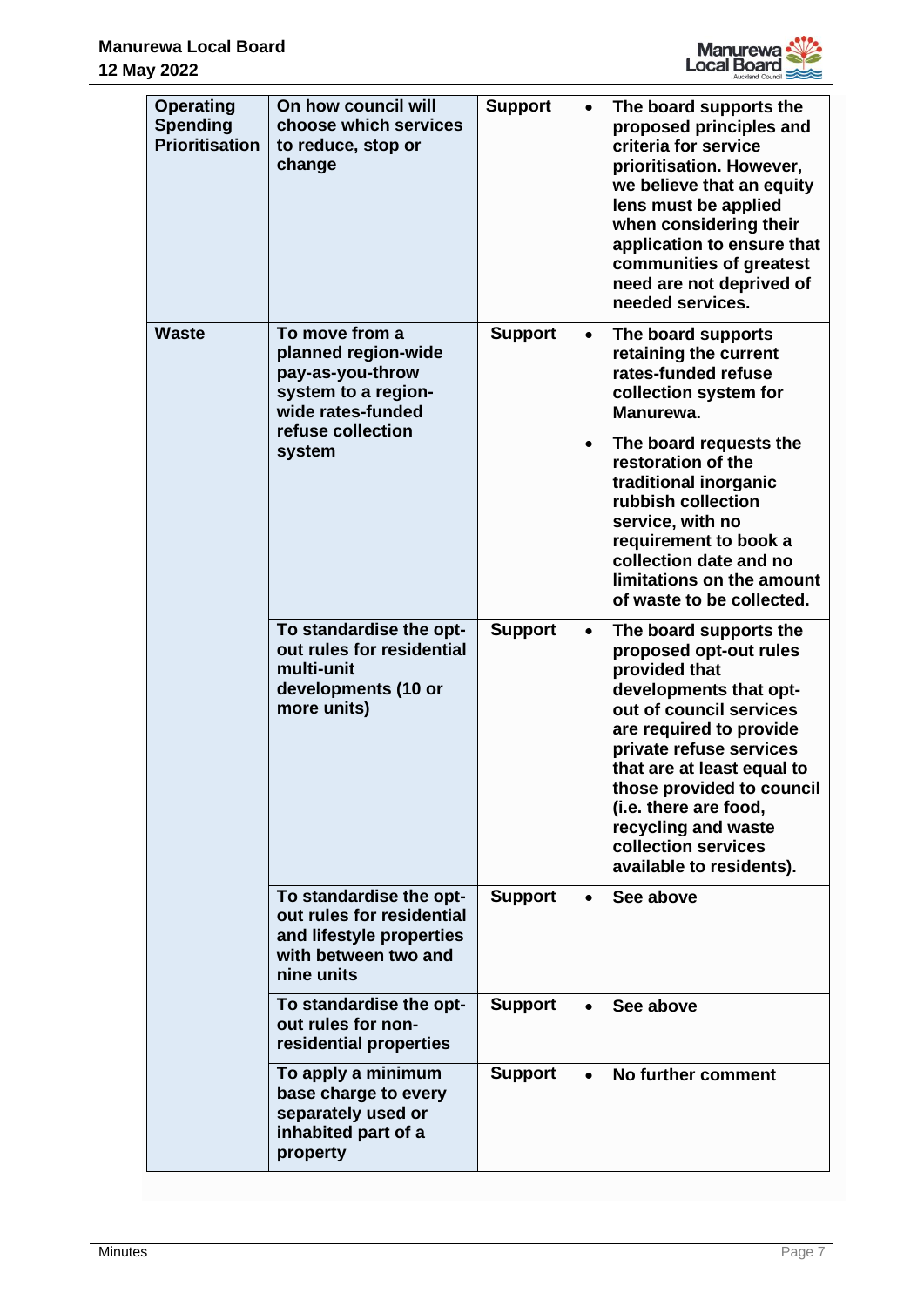

| <b>Topic</b>                  | <b>Proposal</b>                                                                                                                                                                                                                      | <b>Local Board Input</b>                                                                                                                                                                                                                                                                                                                        |
|-------------------------------|--------------------------------------------------------------------------------------------------------------------------------------------------------------------------------------------------------------------------------------|-------------------------------------------------------------------------------------------------------------------------------------------------------------------------------------------------------------------------------------------------------------------------------------------------------------------------------------------------|
| <b>Other</b><br><b>Issues</b> | Any other issues,<br>including:<br>• Local board<br>decision-making<br>over local<br>community<br><b>services</b><br>• Tūpuna Maunga<br><b>Authority</b><br><b>Operational Plan</b><br>2022/2023<br>• Changes to fees<br>and charges | The board supports increased local board<br>$\bullet$<br>decision-making over local community<br>services, noting that this needs to be<br>accompanied by resourcing for quality advice<br>needed to support this increased decision-<br>making responsibility.<br>The board supports the proposed changes to<br>$\bullet$<br>fees and charges. |

**e) provide its advocacy initiatives for the Annual Budget 2022/2023 to the Governing Body.**

| Manurewa Local Board key advocacy initiatives |  |  |
|-----------------------------------------------|--|--|
|-----------------------------------------------|--|--|

| Initiative                                                    | <b>Description</b>                                                                                                                                                                                                                                                                                                        |
|---------------------------------------------------------------|---------------------------------------------------------------------------------------------------------------------------------------------------------------------------------------------------------------------------------------------------------------------------------------------------------------------------|
|                                                               | Equitable investment Apply an equity lens to all investment to ensure the greatest<br>improvements for the most deprived communities                                                                                                                                                                                      |
| <b>Equitable recovery</b>                                     | Ensure an equitable recovery for all including support for<br>South Auckland to recover from the economic and social<br>impacts of COVID-19                                                                                                                                                                               |
| <b>War Memorial Park</b>                                      | Continue to support the board's efforts to complete works at<br><b>War Memorial Park</b>                                                                                                                                                                                                                                  |
| <b>Eke Panuku Funding</b><br><b>Model</b>                     | Bring forward the review of Eke Panuku's funding model, role<br>and programme. This review is now more urgently required<br>in the context of changes being made to the Auckland<br>Unitary Plan in response to the National Policy Statement on<br><b>Urban Development and Medium Density Residential</b><br>Standards. |
| <b>Local Board</b><br><b>Transport Capital</b><br><b>Fund</b> | <b>Maintain funding of the Local Board Transport Capital Fund</b><br>and consider increases to this funding to maintain                                                                                                                                                                                                   |
| <b>Strengthening</b><br>transport<br>connections              | Strengthen Manurewa West transport connections to the<br>rapid transport network, that include links to the airport, Wiri<br>industrial park and our town centres                                                                                                                                                         |
| centre                                                        | Community recycling Address the need for a Manurewa based community<br>recycling centre that provides more options to dispose of<br>household waste and reduce the social and environmental<br>costs associated with illegal dumping                                                                                      |

A division was called for, voting on which was as follows:

| <u>For</u>           | <b>Against</b>         | <b>Abstained</b> |
|----------------------|------------------------|------------------|
| Chairperson J Allan  | Member A Candy         |                  |
| Deputy Chairperson M | <b>Member T Gorrie</b> |                  |
| Moore                | Member R McLean        |                  |
| Member K Penney      | Member G Murphy        |                  |
| Member D Pizzini     |                        |                  |